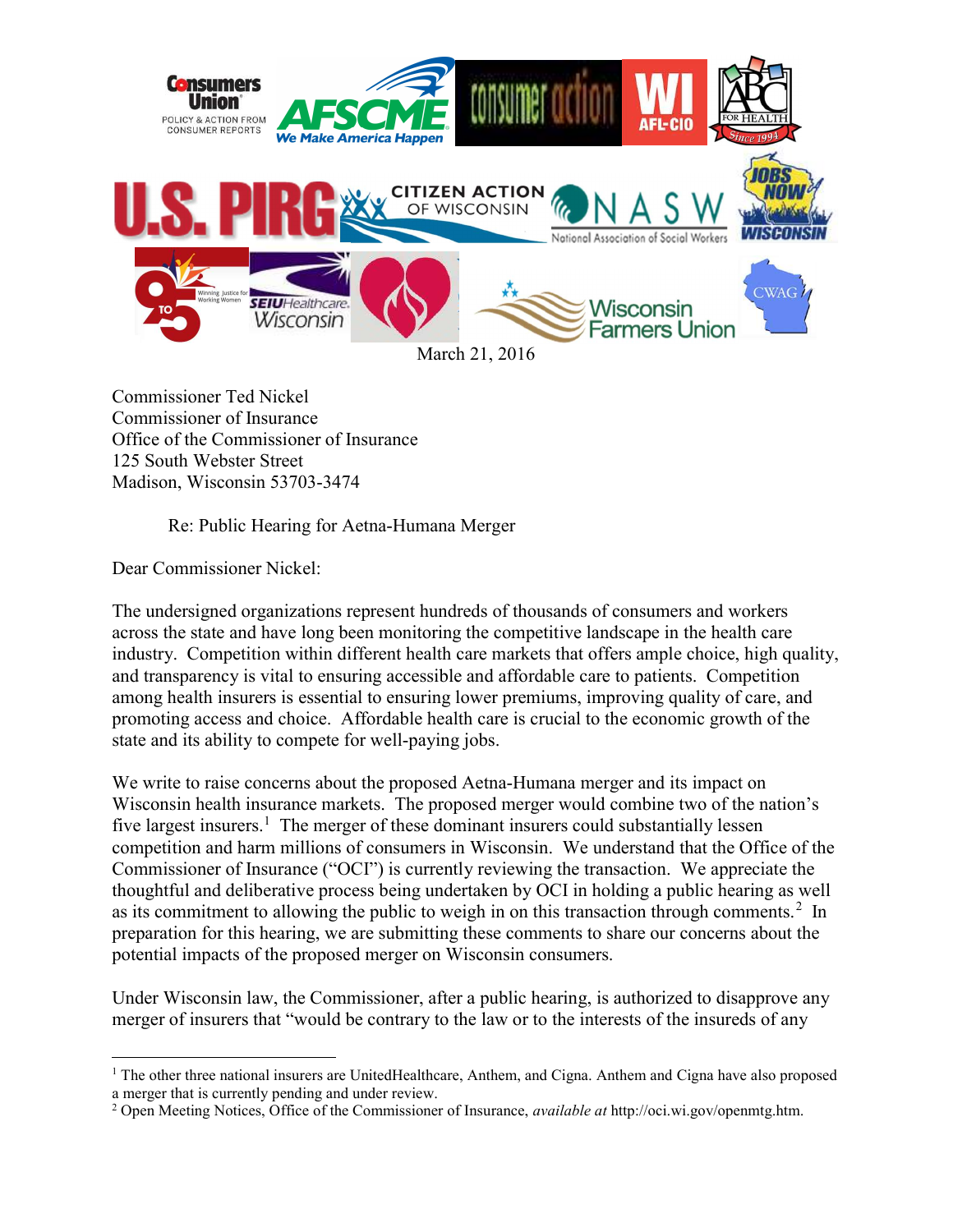participating domestic corporation or the Wisconsin insureds of any participating nondomestic corporation."<sup>3</sup> "The commissioner may disapprove an acquisition if there is substantial evidence that the effect of the acquisition may be to substantially lessen competition in any line of insurance in this state or tend to create a monopoly."<sup>4</sup> In assessing if a health insurance merger substantially lessens competition, Wisconsin regulations states that it is prima facie evidence if there is a significant trend toward concentration in the product and geographical market, one of the merging insurers is in a grouping of large insurers, and the other has a market share of 2% or more.<sup>5</sup> Wisconsin regulations also state that it is *prima facie* evidence if the merger is between a company with 19% or more and a company with 1% or more of a market.<sup>6</sup> Even absent a showing of *prima facie* evidence, the Commissioner "may establish the requisite anticompetitive effect based upon other substantial evidence."<sup>7</sup>

As we document below we are concerned that:

- $\bullet$  the merger may be a *prima facie* violation in the administrative-services-only ("ASO") market;
- the merger may be a *prima facie* violation in the Medicare Part D market;
- substantial evidence supports a finding of a violation in the Medicare Advantage market, especially by eliminating potential competition between Humana and Aetna;
- past rate increases and consumer protection violations by Aetna and Humana intensify the level of competitive concerns;
- the merger will lead to increased premiums, especially based on past mergers;
- the merger will raise concerns over network adequacy; and
- potential efficiencies will not outweigh the competitive harm from the merger.

Finally, we address possible remedies that OCI might consider to protect consumers and the public interest if this merger goes forward.

## I. The Merger of Aetna and Humana Could Have a Substantial Harmful Impact on Wisconsin's Insurance Markets and Consumers

Protecting health insurance competition is crucial to promoting affordable health care. Although there has been somewhat greater choice in the market with recent reforms and market initiatives, we are concerned that much of that progress could be undermined. On top of the proposed switch in the State Employee Health Plan from a competitive exchange to a self-insured plan, along with the long term FamilyCare model, further consolidation would raise even greater competitive concerns. Humana is involved in both markets, and is likely to bid to be the administrator of these public health plans at the expense of existing community-based companies. Especially considering companies such as Anthem pulling out of select counties and

<sup>&</sup>lt;sup>3</sup> W.R.S. § 611.73(3)(A).

<sup>&</sup>lt;sup>4</sup> Ins  $\S$  40.025(4)(a).

 $5 \text{ Ins } \S 40.025(4)(b)2.$ 

 $6 \text{ Ins } § 40.025(4)(b)1b.$ 

 $7 \text{ Ins } \S 40.025(4)(b)4.$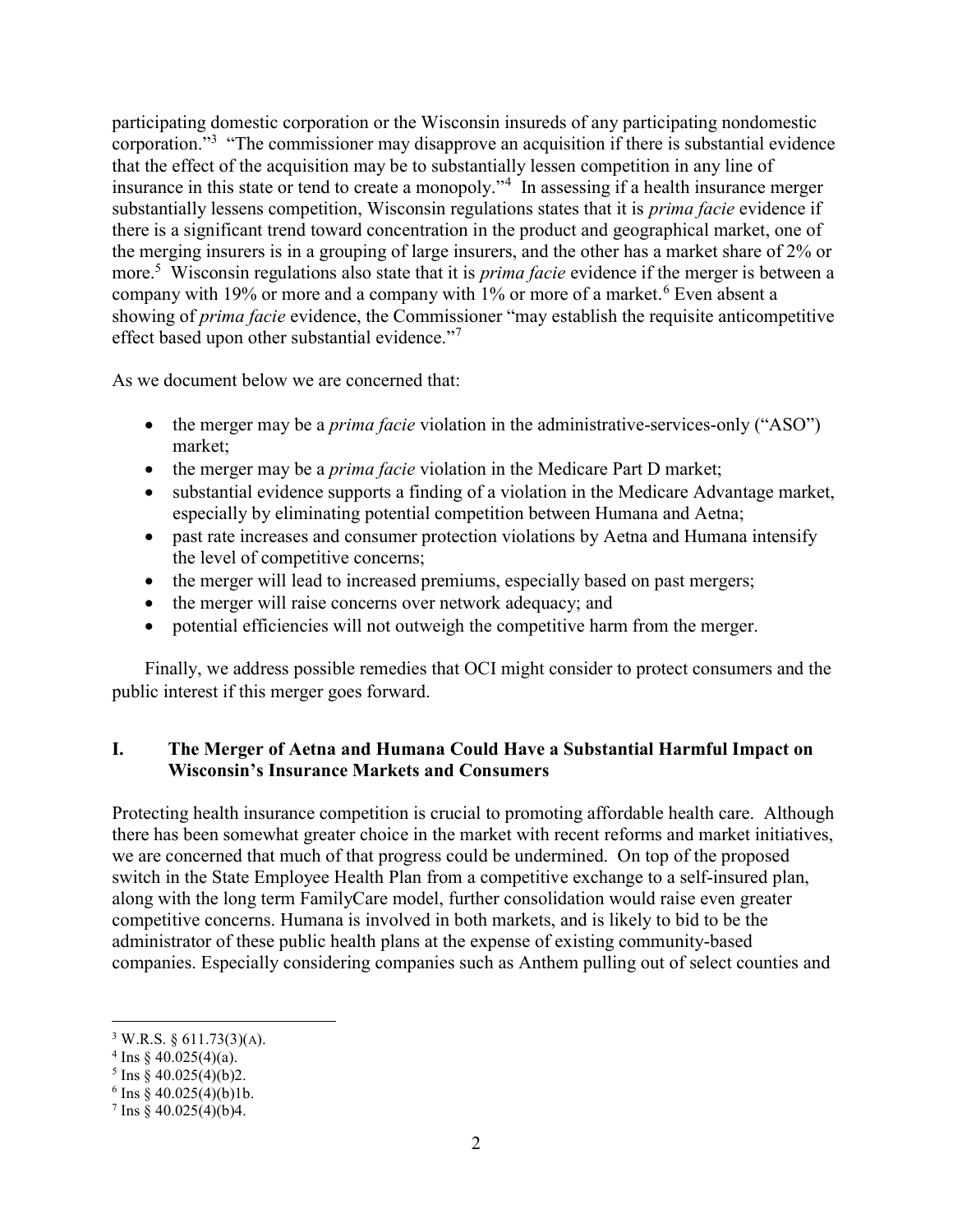United Healthcare proposing leaving key markets, this proposed merger could be a tipping point to a significant reduction in health insurance competition in the state.

Loss of competition in the ASO market. We are concerned that the merger between Aetna and Humana could substantially lessen competition within the administrative-services-only ("ASO") market. Large employers that self-insure rely on less than a handful of insurance companies for administrative services, including access to provider networks. A combination of Aetna and Humana would result in an entity with over a 10 percent market share of the Wisconsin ASO market.<sup>8</sup> When combined with the announced Anthem-Cigna merger, the two new entities would be responsible for servicing 61.1 percent of all ASO business.<sup>9</sup> The Anthem-Cigna merger appears to be a *prima facie* violation on its own, and the Aetna-Humana merger would also appear to be a prima facie violation if there is a significant trend toward concentration in the ASO market. We believe that detailed evaluation of the proposed merger's impact on the ASO market is warranted under the statute, especially in regards to whether "there is a significant trend toward concentration" as defined in the statute.<sup>10</sup> Indeed, a recent study of the impact of the proposed mergers showed a significant increase in commercial ASO insurance concentration.<sup>11</sup> Any increase in ASO costs could result in higher premiums and reduced health care benefits.

Loss of competition in the Medicare Part D market. Medicare Part D is the provision of prescription benefits for Medicare beneficiaries. Aetna has 6% and Humana has 24.4% of the Part D market statewide.<sup>12</sup> These numbers are well within the state's defined thresholds for prima facie evidence of violation of the competitive standard for markets that are not highly concentrated.<sup>13</sup> We also believe that the merger will significantly raise concentration in the important metropolitan areas of Milwaukee, Madison, Green Bay, Eau Claire, La Crosse, Wausau, Racine, and Janesville.<sup>14</sup> The loss of competition could result in higher Part D premiums and higher drug costs overall.

Loss of existing and potential competition in Medicare Advantage. The merger also puts an end to what could be significant existing and future competition between Aetna and Humana in Medicare Advantage. Medicare Advantage is a Medicare supplemental program used by hundreds of thousands of Wisconsin Medicare beneficiaries.

 $8$  See Effects on Competition of Proposed Health Insurer Mergers: Hearing before Comm, on the Judiciary Subcomm. on Regulatory Reform, Commercial and Antitrust Law, 114th Cong. (Sept. 29, 2015) (testimony of Edmund F. Haislmaier, Heritage Foundation), available at http://www.heritage.org/research/testimony/2015/effectson-competition-of-proposed-health-insurer-mergers.

 $9$  Id.

<sup>&</sup>lt;sup>10</sup> Ins § 40.025(4)(b)2.

 $11$  Douglas Hervey, David Muhlestein, and Austin Bordelon, How Might Proposed Payer Mergers Impact State Insurance Markets?, HEALTH AFFAIRS BLOG (Dec. 1, 2015), http://healthaffairs.org/blog/2015/12/01/how-mightproposed-payer-mergers-impact-state-insurance-markets/.

<sup>&</sup>lt;sup>12</sup> See Medicare Advantage/Part D Contract and Enrollment Data, Centers for Medicare and Medicaid Services. available at https://www.cms.gov/Research-Statistics-Data-and-Systems/Statistics-Trends-and-Reports/MCRAdvPartDEnrolData/index.html.

<sup>&</sup>lt;sup>13</sup> Ins  $\frac{6}{9}$  40.025(4)(b)1b.

<sup>&</sup>lt;sup>14</sup> See Medicare Advantage/Part D Contract and Enrollment Data, *supra* note 12.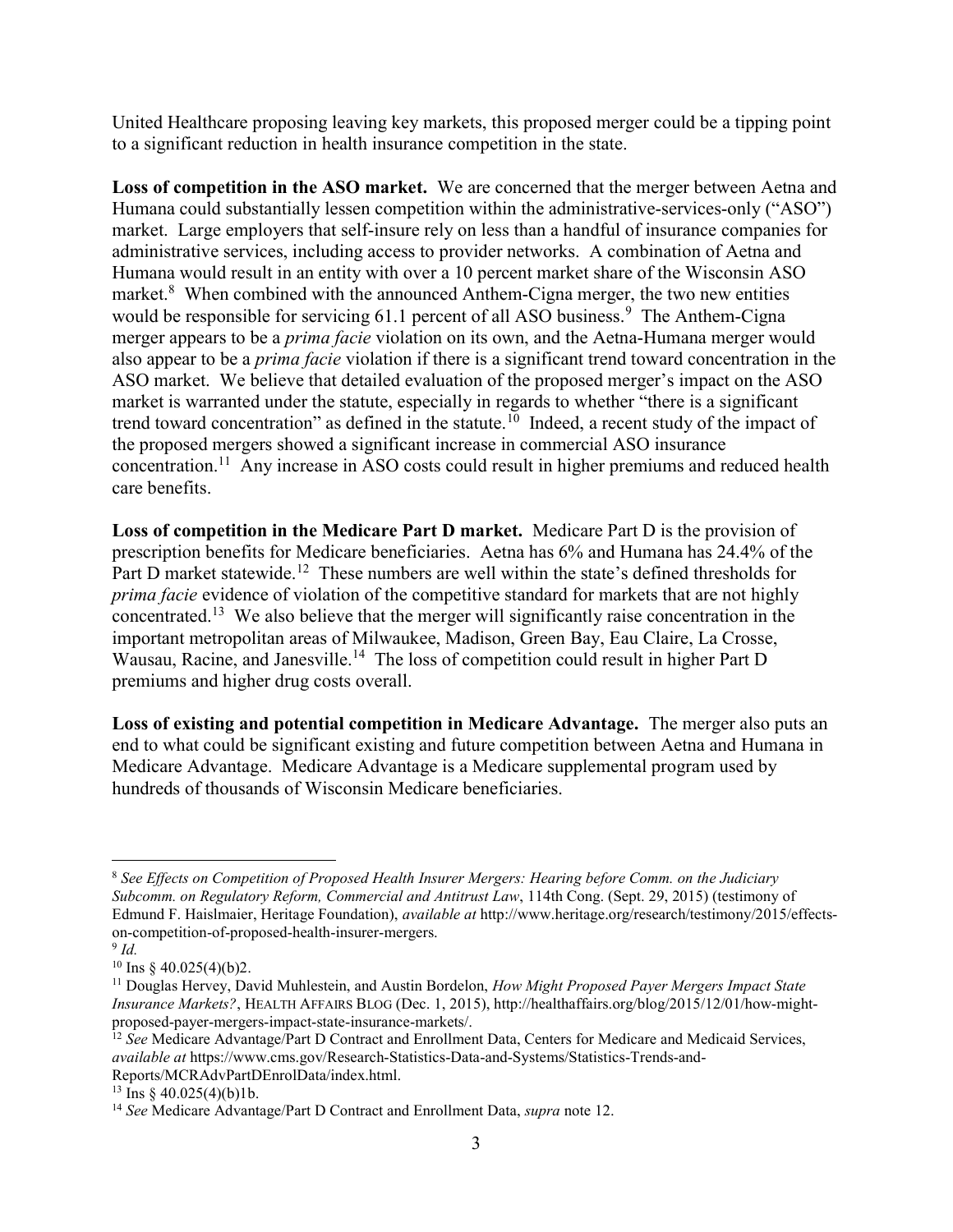Based on Centers for Medicare & Medicaid Services data, Aetna and Humana already have competing Medicare Advantage contracts in 27 Wisconsin counties.<sup>15</sup> Aetna and Humana have increasingly been invading each other's territories and competing directly with Medicare Advantage products. A recent study by the Center for American Progress found that the number of overlap counties in the U.S. increased from 82 to 562 in the past three years.<sup>16</sup>



Absent this acquisition we could expect Aetna to significantly increase its competition against Humana in Medicare Advantage, and that competition would result in significant benefits to consumers.

The law is clear that the loss of potential competition is a sound reason to find a merger anticompetitive. As the Supreme Court observed in United States v. Penn-Olin, "[t]he existence of an aggressive, well equipped and well financed corporation engaged in the same or related lines of commerce waiting anxiously to enter an oligopolistic market would be a substantial incentive to competition which cannot be underestimated."<sup>17</sup>

In the past insurance commissioners have refused to approve health insurance mergers based on the loss of potential competition. For example, in 2007 the Pennsylvania Insurance Commissioner considered the merger between Pittsburgh-based Highmark and Philadelphiabased Independence Blue Cross. Even though there was little current competition between the two firms, the merger was rejected because of the potential that the firms might increasingly enter each other's territories and compete.<sup>18</sup>

 $\overline{a}$ 

https://www.americanprogress.org/issues/healthcare/report/2016/01/21/129099/bigger-is-not-better/.

 $18$  See Highmark Merger Timeline, PENNSYLVANIA INSURANCE DEP'T,

 $15$  *Id.* 

<sup>&</sup>lt;sup>16</sup> Topher Spiro, Maura Calsyn, & Meghan O'Toole, Bigger Is Not Better: Proposed Insurer Mergers Are Likely to Harm Consumers and Taxpayers, Center for American Progress (Jan. 21, 2015),

<sup>&</sup>lt;sup>17</sup> United States v. Penn-Olin Chem. Co., 378 U.S. 158, 174 (1964). See also FTC v. Staples, Inc., 970 F. Supp.

<sup>1066, 1082 (</sup>D.D.C. 1997); United States v. Citizens & S. Nat'l Bank, 422 U.S. 86, 116 (1975).

http://www.insurance.pa.gov/Companies/IndustryActivity/Pages/Highmark-Merger-Timeline.aspx#.Vkqhq\_mrShc (last visited Jan. 8, 2015).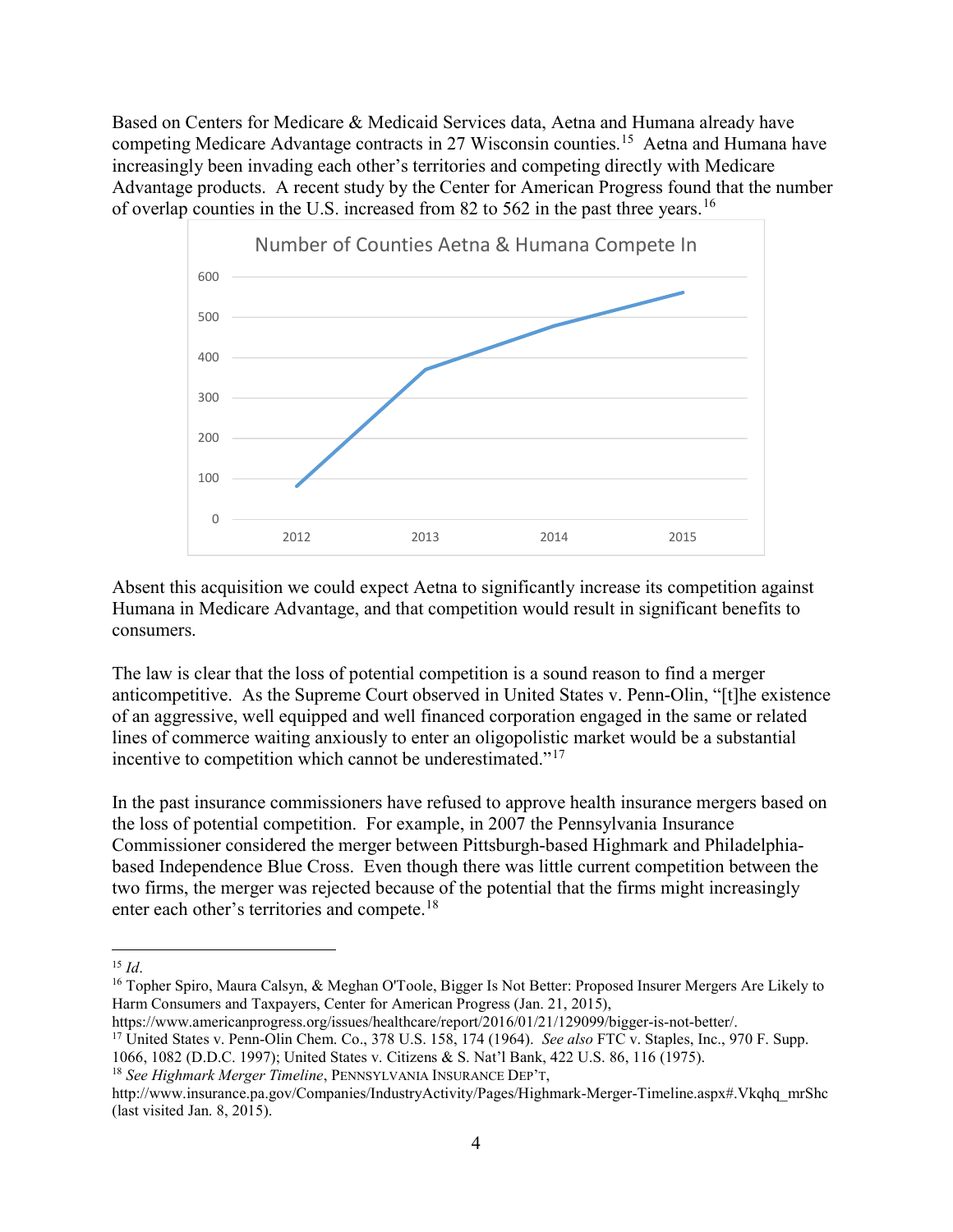Past Consumer Protection Violations Intensify Competitive Concerns. Compliance with consumer protection provisions is crucial to ensuring a competitive market. Humana has an inadequate record of compliance. Humana has had the most total HMO grievances per 10,000 enrollees, as measured by OCI, in the years 2012-2014.<sup>19</sup> Humana was  $67\%$ ,  $66\%$ , and  $3\%$ higher in this metric than the next largest offender in the years 2012, 2013, and 2014 respectively.<sup>20</sup> This record casts further doubt on this merger being in the public interest.

Finally, Wisconsin consumers need assurances that certain improper business practices by Humana will be addressed if it is acquired by Aetna. The Centers for Medicare and Medicaid Services ("CMS") have recently fined Humana a substantial \$3.1 million for inappropriately delaying or denying coverage to elderly patients.<sup>21</sup> Humana "limited the quantity of prescription drugs available to Medicare consumers," meaning "elderly patients who had legally obtained prescriptions from their physicians went to the pharmacy to pick up medications 'and were delayed access to drugs, never received the drugs or incurred increased out-of-pocket costs."<sup>22</sup> Humana also violated Medicare appeals and grievances rules, including misclassifying denial of claims appeals as "customer service inquiries."<sup>23</sup> CMS stated that "Humana's failures in these areas were systemic and resulted in enrollees experiencing inappropriate delays or denials in receiving covered benefits or increased out-of-pocket costs."<sup>24</sup> It is unclear whether Wisconsin Medicare consumers would fare better under Aetna, as it too was fined \$1 million last year for pharmacy network directory errors.<sup>25</sup>

### II. The Merger Could Lead to Higher Consumer Costs in Wisconsin

In Wisconsin, as recent history indicates, new competitive entry has not offset concentration within regional markets. While Wisconsin has a large number of insurers generally, the market is broken up regionally and by target market. In some counties there are only three or even fewer insurers on the individual<sup>26</sup> and Medicare Advantage<sup>27</sup> markets. While new insurers have entered regional markets such as Network Health and Common Ground Healthcare Cooperative in both the group and individual market, this has not prevented Wisconsin from being one of the most expensive states in the country for health insurance.

Consumers are concerned that increased market power post-merger of Aetna and Humana could lead to rising costs, i.e. higher premiums and out-of-pocket charges. For Wisconsinites, health insurance premiums continue to rise. According to data from the Kaiser Family Foundation,

<sup>&</sup>lt;sup>19</sup> Consumer's Guide to Managed Care Health Plans in Wisconsin at 12, State of Wisconsin Office of the Commissioner of Insurance, available at http://oci.wi.gov/pub\_list/pi-044.pdf.

<sup>20</sup> See Id.

<sup>&</sup>lt;sup>21</sup> Boris Ladwig, Feds fine Humana \$3.1 million for Medicare violations, INSIDER LOUISVILLE (Mar. 9, 2016 7:00 AM), http://insiderlouisville.com/business/feds-fine-humana-3-1m-for-medicare-violations/.

 $^{22}$  *Id.* 

<sup>23</sup> Id.

 $^{24}$  *Id.*  $^{25}$  *Id.* 

<sup>26</sup> 2016 Individual Health Insurance Carriers in Wisconsin, Wisconsin Office of the Commissioner of Insurance, available at http://oci.wi.gov/healthcare\_ref/provider\_map.htm#Ashland\_a.

<sup>&</sup>lt;sup>27</sup> See Medicare Advantage/Part D Contract and Enrollment Data, *supra* note 12.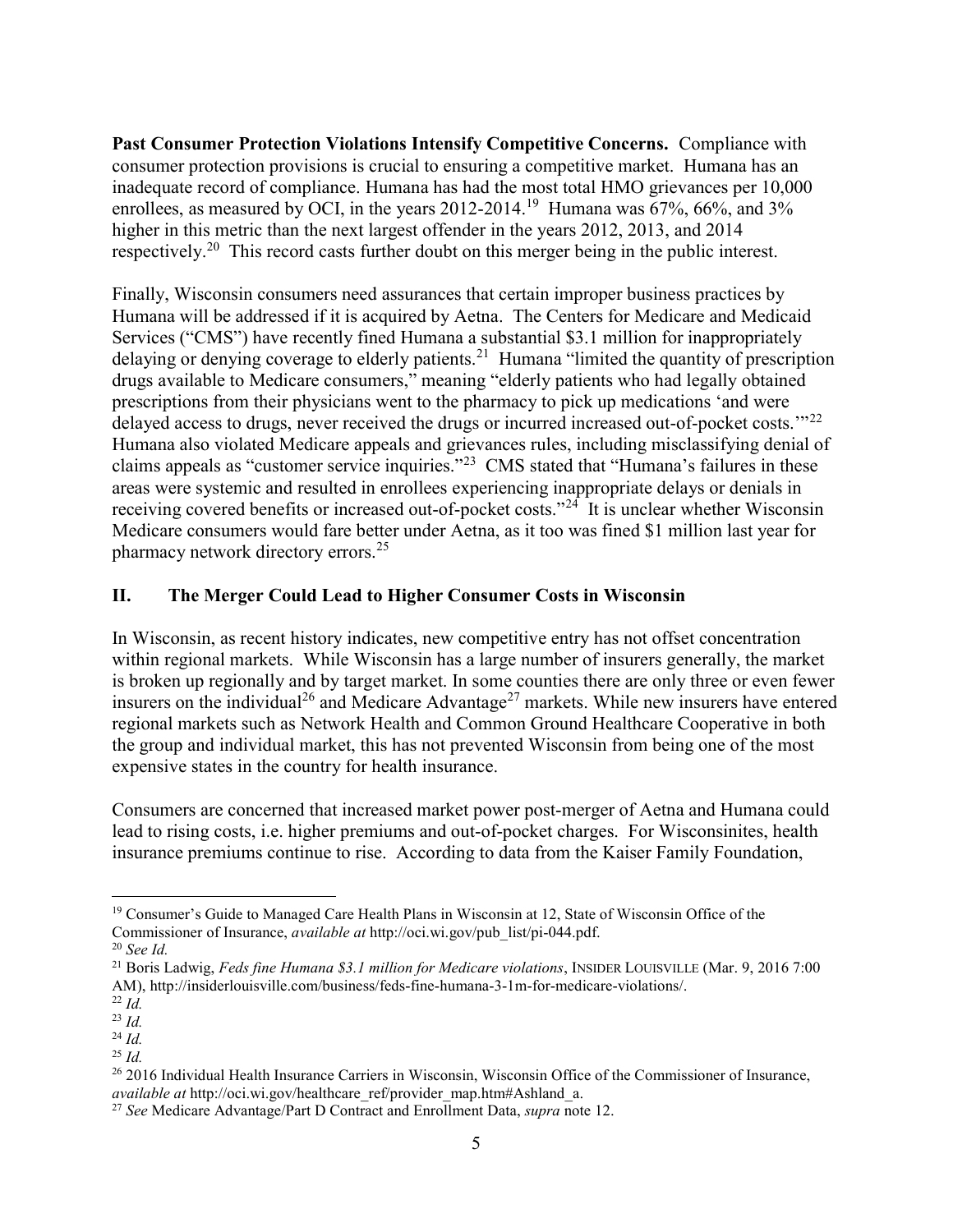average individual monthly premiums increased steadily from \$205.84 in 2010 to \$237.51 in  $2013$ <sup>28</sup> Last year six health insurance companies sought rate increases of 10 percent to 33 percent, spurring state legislative efforts to increase public notice and participation in rate increases.<sup>29</sup> With prices steadily increasing in Wisconsin, this proposed merger between two nationally dominant insurers could exacerbate this trend, leading to even higher consumer costs.

Economic studies have demonstrated a direct correlation between health insurer concentration and higher premiums.<sup>30</sup> Mergers between dominant insurers can make matters far worse. According to one health economics expert at the University of Southern California's Schaeffer Center for Health Policy and Economics, "when insurers merge, there's almost always an increase in premiums."<sup>31</sup> Two separate, retrospective economic studies on health insurance mergers found significant premium increases for consumers post-merger. One study found that the 1999 Aetna-Prudential merger resulted in an additional seven percent premium increase in 139 separate markets throughout the United States.<sup>32</sup> Another study found that the 2008 United-Sierra merger resulted in an additional 13.7 percent premium increase in Nevada.<sup>33</sup> There is also economic evidence that a dominant insurer can increase rates 75 percent higher than smaller insurers competing in the same state.<sup>34</sup> In contrast, we are not aware of any economic studies or evidence indicating that insurance mergers lead to lower prices for consumers.

Current market regulations will not deter an insurer from raising consumer costs. Some supporters of this merger have argued that the medical loss ratio ("MLR") limits the level of insurer profits thus protecting consumers from price increases.<sup>35</sup> While MLR is an important tool that requires health insurers to spend 80 to 85 percent of net premiums on medical services and quality improvements, it will not adequately protect consumers from anticompetitive harm.<sup>36</sup> MLR, as health antitrust expert Professor Jamie King has observed, "does not guarantee that dominant insurers will not raise premiums and as such, it is not a substitute for the pressures toward lower costs and higher quality created by a competitive market."<sup>37</sup>

 $28$  Average Monthly Premiums Per Person in the Individual Market, Kaiser Family Foundation, available at http://kff.org/other/state-indicator/individual-premiums/#graph.

 $^{29}$  David Wahlberg, Large health insurance rate hikes in Wisconsin target of bill, WISCONSIN STATE JOURNAL (Sep. 4, 2015), http://host.madison.com/wsj/news/local/health\_med\_fit/large-health-insurance-rate-hikes-in-wisconsintarget-of-bill/article\_fe900e1f-e9ee-5240-978c-d431425aef5d.html.

<sup>&</sup>lt;sup>30</sup> See Leemore Dafny, Are Health Insurances Markets Competitive?, 100 AM. ECON. REV. 1399 (2010).

 $31$  David Lazarus, As Health insurers merge, consumers' premiums are likely to rise, L.A. TIMES (July 10, 2015 4:00) AM), http://www.latimes.com/business/la-fi-lazarus-20150710-column.html.

 $32$  Leemore Dafny et al., Paying a Premium on Your Premium? Consolidation in the US Health Insurance Industry, 102 AM. ECON. REV. 1161 (2012).

 $33$  Guardado et al. The Price Effects of a Large Merger of Health Insurers: A Case Study of United-Sierra,  $1(3)$ HEALTH MANAGEMENT, POL'Y & INNOVATION 1 (2013).

<sup>&</sup>lt;sup>34</sup> Eugene Wang and Grace Gee, Larger Insurers, Larger Premium Increases: Health insurance issuer competition post-ACA, TECH. SCI. (Aug. 11, 2015), available at http://techscience.org/downloadpdf.php?paper=2015081104.  $35$  See Bertolini, supra note 33 (noting that the merger will lead to "lower costs.").

<sup>&</sup>lt;sup>36</sup> See Letter to Commissioners Ted Nickel and Katherine Wade, American Hospital Association (Feb. 23, 2016), available at http://media.wix.com/ugd/1859d0\_fe3f35a629c1411b8522c232258f8576.pdf.

<sup>&</sup>lt;sup>37</sup> Effects on Competition of Proposed Health Insurer Mergers: Hearing Before Comm. on the Judiciary Subcomm. on Regulatory Reform, Commercial and Antitrust Law, 114th Cong. (Sept. 29, 2015) (testimony of Jamie S. King, Professor University of California, Hastings College of Law), available at

https://judiciary.house.gov/hearings/?Id=020363B9-F9EF-4623-8E67-28A0B260675A&Statement\_id=30A83B11-7A89-4261-9773-DCF6593808FF.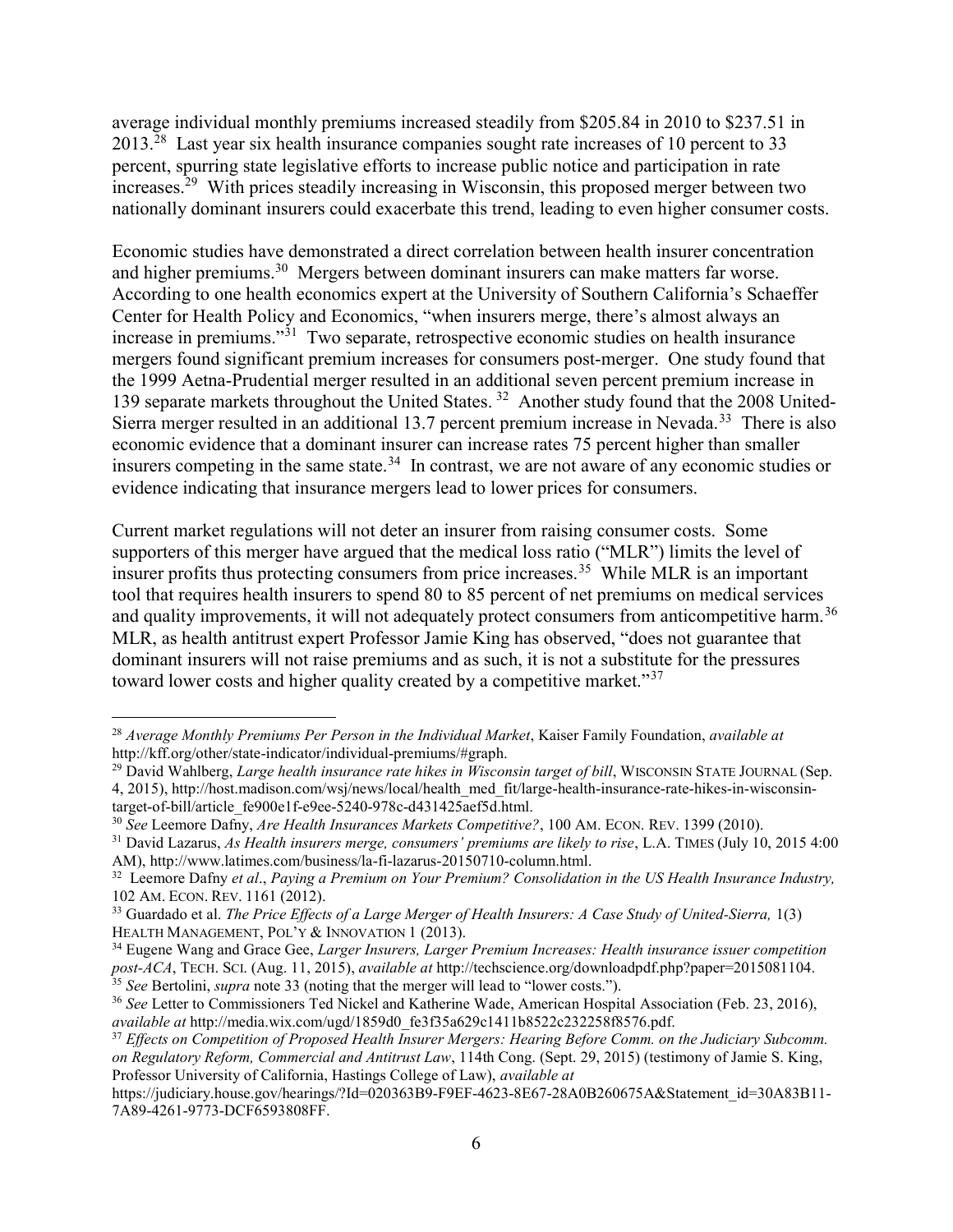## III. There are Significant Concerns over Network Adequacy

As part of the review process, OCI should fully evaluate the impact of the proposed merger on provider network adequacy. For many consumers, the provider networks offered in a plan are as important a consideration as cost. The merging insurance companies have claimed that the merger will expand access for consumers through a more extensive network of hospitals, physicians, services, and health care professionals. We are concerned, however, that the opposite could actually result, that consumers could find their options limited to plans with overly restrictive provider networks.

Narrower insurance networks are intended to give consumers the option of lower-cost insurance in exchange for limiting the number of providers. Offering the choice of narrower-network plans, assuming they meet network adequacy standards and contain providers of good quality, can be consumer-friendly, because these plans will likely cost consumers less. But if the market becomes so concentrated that dominant insurers are able to eliminate or unduly restrict broadernetwork options, that would be harmful for consumers who are willing to pay more and want a broader network – and it could even potentially lower quality of care, for example if higher quality providers are excluded.

For example, a recent study by the Leonard Davis Institute of Health Economics and the Robert Wood Johnson Foundation found that 57 percent of individual plans offered on the Wisconsin exchange use narrower networks that only include 25 percent or fewer of area providers.<sup>38</sup> Moreover, Wisconsin only regulates quantitative standards for network adequacy for specific types of network plans, and only in regards to extended hours of operation on the Health Insurance Exchange.<sup>39</sup> Therefore, there is currently little recourse for consumers if insurance products continue to narrow, dropping a consumer's preferred provider.

We are concerned that the proposed Aetna-Humana merger and the resulting increase in market concentration could exacerbate existing network limitations in Wisconsin. We urge your careful attention to network adequacy in analyzing this proposed merger. We also urge you, in the event the merger is permitted, to consider the undertakings we suggest in Section VI to help ensure adequate and quality network choices for consumers.

# IV. Merger Efficiencies Are Unlikely and will not Outweigh the Competitive Harm

The merging parties have not fully documented their claimed efficiencies but have generally stated that their merger would create substantial efficiencies leading to improved health care quality and lower costs for consumers.<sup>40</sup> It is for OCI to carefully examine these claims and

 $\overline{a}$ <sup>38</sup> Dana Polsky & Janet Weiner, State Variation in Narrow Networks on the ACA Marketplaces, LEONARD DAVIS INST. HEALTH ECON. (Aug. 2015), available at

http://www.rwjf.org/content/dam/farm/reports/issue\_briefs/2015/rwjf422684.

 $39$  See Justin Giovannelli, Kevin W. Lucia, and Sabrina Corlette, *Implementing the Affordable Care Act: State* Regulation of Marketplace Plan Provider Networks, COMMONWEALTH FUND (May 2015), available at http://www.commonwealthfund.org/~/media/files/publications/issue-

brief/2015/may/1814\_giovannelli\_implementing\_aca\_state\_reg\_provider\_networks\_rb\_v2.pdf.

<sup>&</sup>lt;sup>40</sup> See Bertolini, supra note 33 (section labeled "Benefits of the Acquisition for Consumers and Providers.").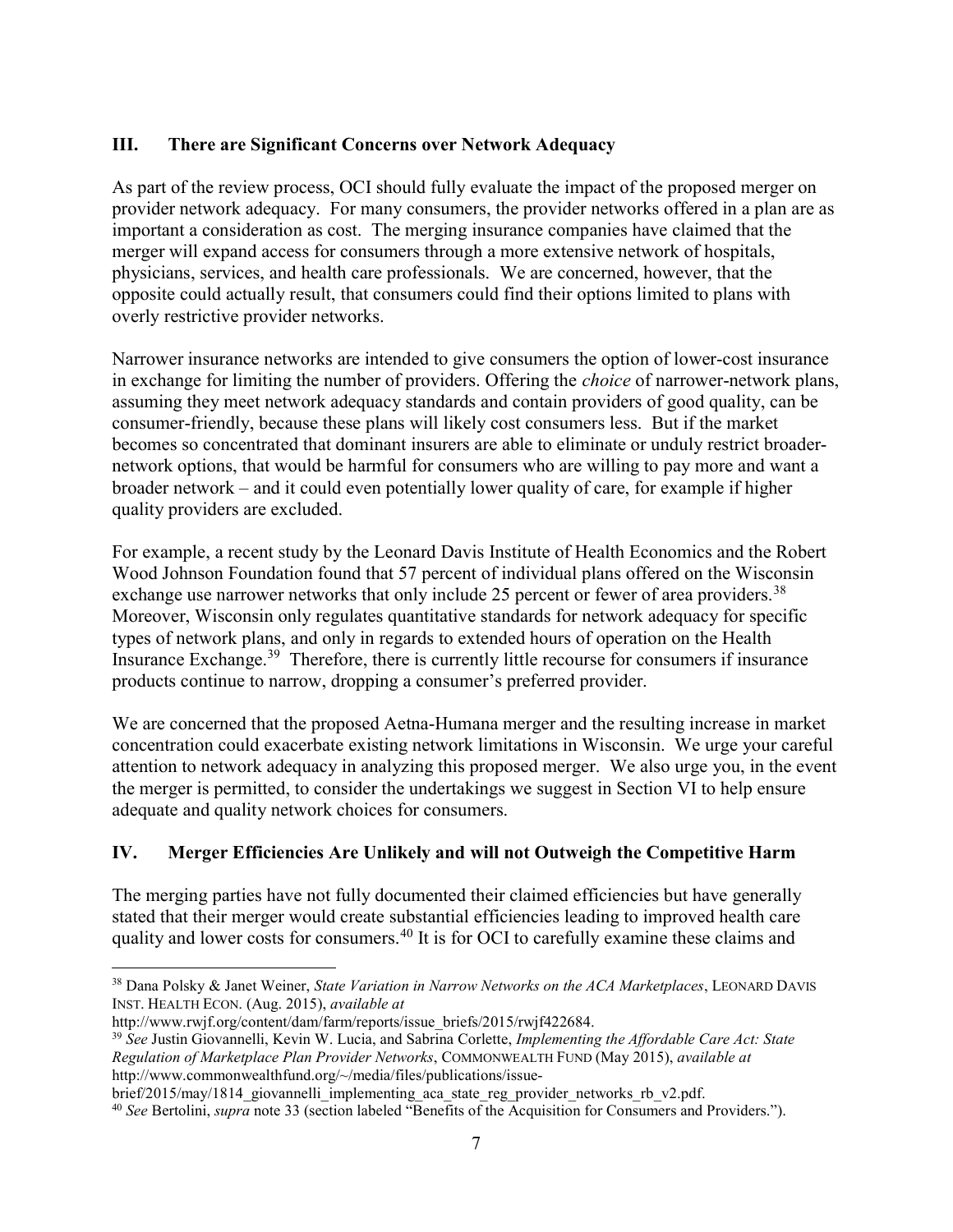determine if they are fully substantiated.<sup>41</sup> However, the law is clear that efficiencies, even if proven, do not count unless (1) they clearly outweigh the anticompetitive effects, (2) it is necessary for the insurers to merge to achieve the stated efficiencies, and (3) the stated efficiencies will actually benefit consumers.<sup>42</sup>

The parties have claimed significant cost-savings associated with the merger. According to Aetna, its merger with Humana would create \$1.25 billion in "synergy opportunities" and "operating efficiencies."<sup>43</sup> However, while the merging insurers have offered little details about these supposed savings, the bigger question is if consumers would see any benefit themselves from these savings, if they do result, in the form of lower costs or greater value. There is no evidence or scholarly studies showing that insurance mergers lead to savings for consumers. In fact, as previously noted, evidence indicates that health insurance mergers lead to higher consumer costs, not increased consumer savings.<sup>44</sup> Assistant Attorney General Bill Baer from the DOJ's Antitrust Division raised questions regarding the alleged cost efficiencies that would result from health insurance mergers. Baer noted that "consumers do not benefit when sellers . . . merge simply to gain bargaining leverage."<sup>45</sup>

That makes sense. Most large insurers are beyond the point where another merger would help them achieve any legitimate economies of scale. And there is little evidence that consumers would ever actually benefit from giving insurers increased bargaining power. In fact, Professor Thomas Greaney, a health antitrust scholar, has noted that there is actually "little incentive [for an insurer] to pass along the savings to its policyholders."<sup>46</sup> As Consumers Union has suggested, a more likely result would be fewer choices for consumers, and providers being pressured to cut corners on quality of care in order to meet the insuerer's demands – the opposite of what consumers need.<sup>47</sup> The American Antitrust Institute, the leading non-profit antitrust think tank,

<sup>&</sup>lt;sup>41</sup> The OCI should be especially skeptical of claims that new entry can resolve competitive concerns. Christine A. Varney, Assistant Attorney Gen., Antitrust Div., U.S. Dep't of Justice, Remarks as Prepared for American Bar Association/American Health Lawyers Association Antitrust Healthcare Conference (May 24, 2010), available at https://www.justice.gov/atr/speech/antitrust-and-healthcare ("[E]ntry defenses in the health insurance industry will be viewed with skepticism and will almost never justify an otherwise anticompetitive merger.").

<sup>&</sup>lt;sup>42</sup> Horizontal Merger Guidelines, *supra* note 42 at  $\S$  10 (to rebut a presumption of competitive harm, efficiencies must be merger-specific, cognizable, and substantiated); St. Alphonsus Med. Ctr. v. St. Luke's Health Sys., 778 F.3d 775, 789 (9th Cir. 2015) (efficiencies must demonstrably prove "that a merger is not, despite the evidence of a prima facie case, anticompetitive").

<sup>&</sup>lt;sup>43</sup> Press Release, Aetna, Aetna to Acquire Humana for \$37 Billion, Combined Entity to Drive Consumer-Focused, High-Value Health Care (July 3, 2015), available at https://news.aetna.com/news-releases/aetna-to-acquire-humanafor-37-billion-combined-entity-to-drive-consumer-focused-high-value-health-care/. <sup>44</sup> See Section II.

<sup>45</sup> Speech by Assistant Attorney General Bill Baer, Remarks as Prepared for the Delivery at The New Health Care Industry Conference: Integration, Consolidation, Competition in the Wake of the Affordable Care Act at Yale University (Nov. 13, 2015), https://www.justice.gov/opa/speech/assistant-attorney-general-bill-baer-deliversremarks-new-health-care-industry-conference.

 $^{46}$ See Thomas Greaney, *Examining Implications of Health Insurance Mergers*, HEALTH AFFS. (July 16, 2015), http://healthaffairs.org/blog/2015/07/16/examining-implications-of-health-insurance-mergers/.

<sup>47</sup> See Health Insurance Industry Consolidation: Hearing before the Sen. Comm. on the Judiciary, Subcomm. on Antitrust, Competition Policy, and Consumer Rights, 114th Cong. (Sept. 22, 2015) (testimony of George Slover, Consumers Union), available at http://www.judiciary.senate.gov/imo/media/doc/09-22-

<sup>15%20</sup>Slover%20Testimony.pdf ("[b]ut a dominant insurer could force doctors and hospitals to go beyond trimming costs, to cut costs so far that it begins to degrade the care and service they provide below what consumers value and need").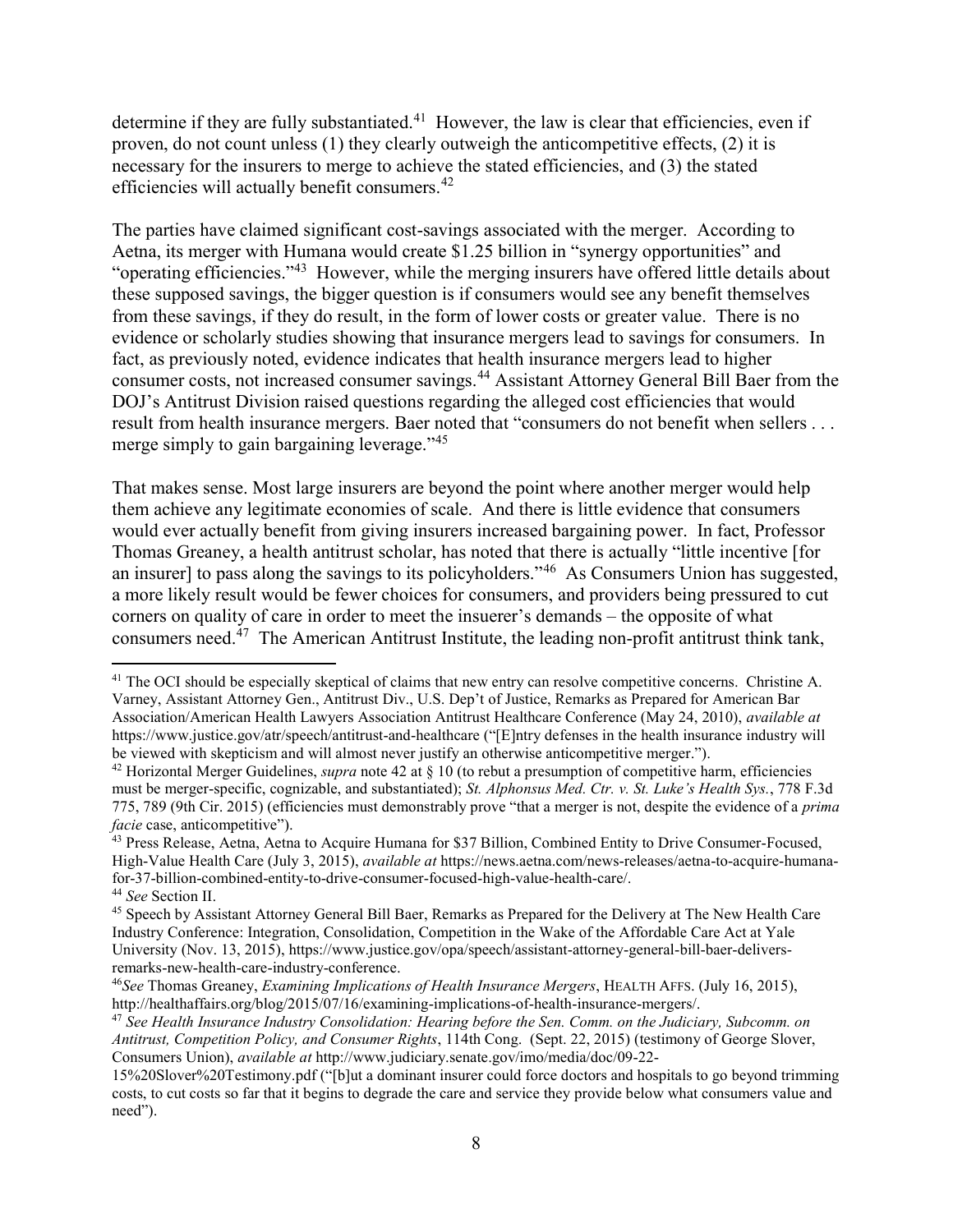recently concluded that economic studies and evidence indicate that "consumers do not benefit from lower healthcare costs through enhanced bargaining power."<sup>48</sup>

A more abstract argument raised by the merging insurers is that the merger will allow for more innovation. Innovation in health care delivery can be very beneficial and should be encouraged. For one thing, there is the effort to change health care from the current volume-based system to a patient-oriented, value-based delivery model that incentivizes insurers and providers to improve care and lower costs. But we are concerned that, in Wisconsin, the merger would increase and entrench the combined insurer's market power, reducing its incentives to compete and improve care. As noted by the American Antitrust Institute, excessive concentration created by the proposed merger is likely to reduce incentives for engaging in pro-consumer innovation.<sup>49</sup>

Furthermore, the insurers have not offered any convincing details or analysis demonstrating how innovation would improve post-merger. In fact, reviewing their testimony and data, Professor Dafny found speculative their claims that the mergers would enhance their ability to develop and implement new value-based payment agreements, noting that there was no evidence that mergers are required in order to carry out such initiatives.<sup>50</sup> Moreover, at a recent conference, Professor Dafny further noted that statistical evidence shows concentrated insurance markets often have less innovative insurance product offerings, meaning mergers between insurers will not likely lead to higher quality or more innovative insurance products.<sup>51</sup>

## V. Divestitures and Other Remedies

As part of its review of the proposed merger, OCI should consider what actions would help properly protect consumers and ensure the merger is in the public interest. If the OCI decides that a merger is not in the public interest, it has the power to disapprove the merger. Indeed, state insurance commissioners have disapproved health insurance mergers in the past, such as Pennsylvania's 2009 decision to deny Highmark's acquisition of Independence Blue Cross.<sup>52</sup>

In other cases, mergers have been approved conditioned on the imposition of specific remedies such as divestitures or additional conduct regulation.<sup>53</sup> In evaluating any proposed remedy, it is important to remember that the law requires that a remedy must *fully restore* the competition that would otherwise be lost, or must otherwise effectively prevent the harm that would result.<sup>54</sup>

<sup>48</sup> Letter from the American Antitrust Institute, Thomas Greaney, and Diana Moss, to William J. Baer, Assistant Attorney General Dep't of Justice (Jan. 11, 2016), available at

http://www.antitrustinstitute.org/sites/default/files/Health%20Insurance%20Ltr\_1.11.16.pdf.

 $49$  Greaney & Moss, *supra* note 37 (emphasis added).

<sup>&</sup>lt;sup>50</sup> Dafny, *supra* note 30.

<sup>&</sup>lt;sup>51</sup> Leemore Dafny, Comments at The New Health Care Industry: Integration, Consolidation, Competition in the Wake of the Affordable Care Act (Nov. 13, 2015), *available at* https://www.law.yale.edu/solomoncenter/events/inaugural-conference.

<sup>52</sup> See Highmark Merger Timeline, PENNSYLVANIA INSURANCE DEP'T,

http://www.insurance.pa.gov/Companies/IndustryActivity/Pages/Highmark-Merger-Timeline.aspx#.Vkqhq\_mrShc (last visited Jan. 8, 2015).

 $53 E.g.,$  Consent Order at 8, In the Matter of Application for the Indirect Acquisition of Humana by Aetna, No. 125926-16-C0 (Feb. 15, 2016), available at http://floir.com/Sections/LandH/AetnaHumanaHearing.aspx.

 $54 E.g.,$  See Ford Motor Co. v. United States, 405 U.S. 562, 573 (1972) ("The relief in an antitrust case must be 'effective to redress the violations' and 'to restore competition.'" (citation omitted))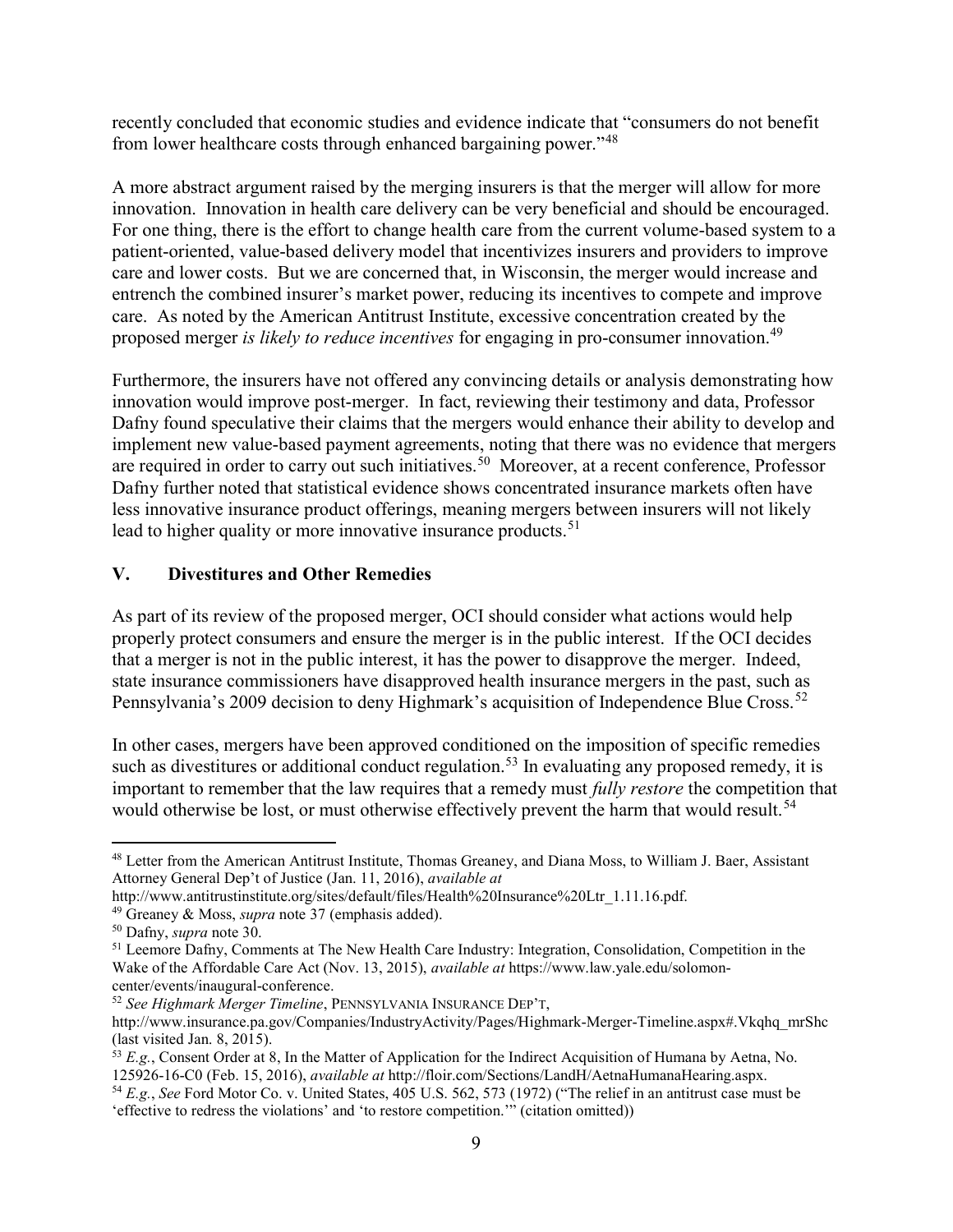In nearly every health insurance merger enforcement action during the last two decades, DOJ has relied on the structural remedy of divestiture.<sup>55</sup> Divestitures require that the merging insurance companies spin off subscribers or operations to another, independent insurance company that is fully capable of restoring the same competition. In Wisconsin, the scope, breadth, and market shares of the merging companies' ASO and Part D operations is significant. These overlap problems are exacerbated by the also announced merger of Anthem and Cigna. Constructing any remedy involving divestitures may be an extremely difficult task.

It could be a mistake for the OCI to rely on the DOJ's traditional approach of divestiture. For example, the DOJ has previously used divestitures to resolve competitive concerns from mergers in Medicare Advantage markets. Recent studies by the Center for American Progress and the Capitol Forum found that the divestitures had largely failed to address the competitive concerns, with 2 of the 3 firms failing and a substantial increase in premiums. <sup>56</sup> Moreover, no remedy in this case could address the loss of potential competition. That is why the American Antitrust Institute has come out against both mergers, urging the DOJ to "just say no."<sup>57</sup> As noted before that was the approach taken by the Pennsylvania Insurance Commissioner in rejecting the Highmark-Independence Blue Cross merger.

Indeed, because of such concerns, DOJ, the Federal Trade Commission ("FTC"), and the courts have rejected divestitures as a remedy in other merger enforcement matters. In their reviews of the proposed mergers of Comcast-Time Warner Cable and Sysco-US Foods, to cite two examples, the enforcement agencies rejected the divestitures offered as remedies, and instead blocked the mergers. When Sysco pursued its merger anyway, the court agreed with the FTC and enjoined the merger.<sup>58</sup>

Regarding health insurance markets, there is little evidence that the benefits of competition are effectively restored after divestitures. In fact, in the previously cited three retrospective studies on health insurance mergers, both matters involved divestitures of covered lives for different insurance products, but the merged companies were still able to raise premiums by significant margins.<sup>59</sup> Additionally, for any divestiture to be successful the purchaser of the assets will need to have and maintain a cost-competitive and attractive network of hospitals and physicians;

<sup>55</sup> See, e.g., Revised Final Judgment, United States v. Aetna Inc. and Prudential Insurance Co. of Am., No. 3-99-cv-1398-H (N.D. Tex. Dec. 7, 1999); Final Judgment, United States v. UnitedHealth Group Inc. and Sierra Health Servs. Inc., No: 1:08-cv-00322 (D.D.C. Sept. 24, 2008); Final Judgment, United States v. Humana Inc., No. 1:12-cv-00464 (D.D.C. March 27, 2012).

<sup>56</sup> Topher Spiro, Maura Calsyn, Meghan O'Toole, Divestitures Will Not Maintain Competition in Medicare Advantage, Center for American Progress (Mar. 8, 2016),

https://www.americanprogress.org/issues/healthcare/report/2016/03/08/132420/divestitures-will-not-maintaincompetition-in-medicare-advantage/.

<sup>57</sup> Greaney & Moss, supra note 37.

<sup>58</sup> Press Release, DOJ, Comcast Corporation Abandons Proposed Acquisition of Time Warner Cable After Justice Department and Federal Communications Commissions Informed Parties of Concerns (Apr. 24, 2015), available at https://www.justice.gov/opa/pr/comcast-corporation-abandons-proposed-acquisition-time-warner-cable-afterjustice-department; see also Press Release, FTC, Following Sysco's Abandonment of Proposed Merger with US Foods, FTC Closes Case (July 1, 2015), available at https://www.ftc.gov/news-events/pressreleases/2015/07/following-syscos-abandonment-proposed-merger-us-foods-ftc-closes.

<sup>&</sup>lt;sup>59</sup> Dafny, *supra* note 30; Guardado, *supra* note 31; Spiro *et al*, *supra* note 57.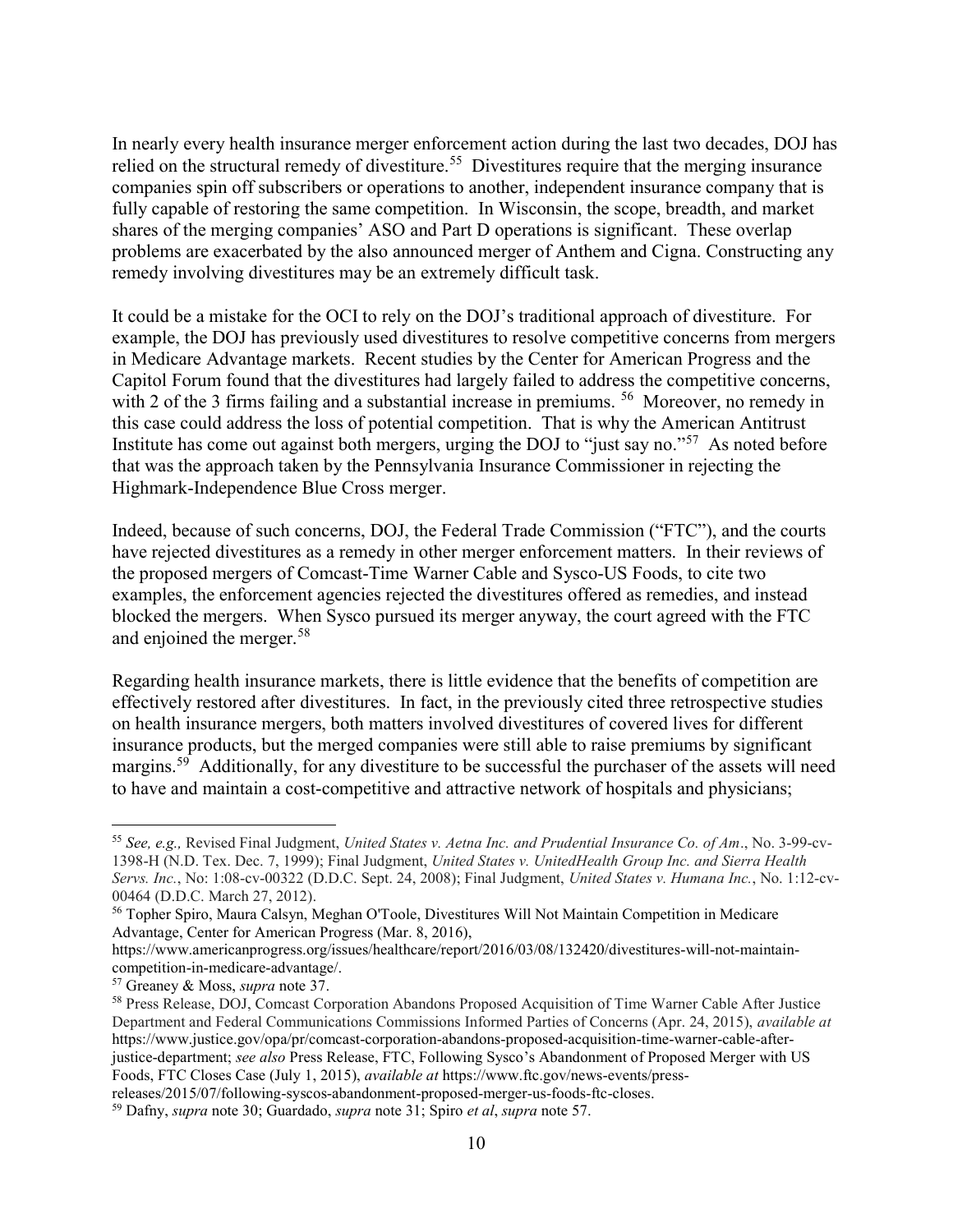ensuring this will require scrutiny and continued monitoring from DOJ.<sup>60</sup> And there is yet another reason why divestitures are not effective in health insurance markets in the long term: what is divested amounts to the contracts with specific policyholders. In the next open season, it is all too easy for a divested policyholder to return to the previous insurer. For all these reasons, it may be difficult to genuinely preserve the competitive benefits of the pre-merger market structure through divesting subscribers or operations to a competitor.

Most recently, the Florida Office of Insurance Regulation ("OIR") rejected divestitures as a potential remedy in the Aetna-Humana merger.<sup>61</sup> The OIR noted that the divestitures were "not in the best interests of Florida policyholders and also may be short term in nature."<sup>62</sup> The OIR noted that such divestitures may "result in unwanted changes in quality of services [and] benefits," and furthermore, that policyholders can switch insurance every year which would "lessen the effectiveness of divestitures as a means to manage market concentration." $63$ 

While the DOJ (and the Wisconsin Attorney General's Office, using its own antitrust authority) may be considering divestitures, the OCI and Commissioner are empowered to develop additional remedies for a health insurance merger. These remedies can be in addition to any remedies, including divestitures, ordered by the DOJ or the Wisconsin Attorney General. For example, in the 2008 acquisition of Sierra Health by UnitedHealth, the DOJ required divestiture of MA plans in Las Vegas, <sup>64</sup> but the Nevada Insurance Commissioner required additional remedies. In order for the merging companies to receive approval from the Commissioner, they had to agree that no acquisition costs would be passed along to consumers or providers, that there would be no premium increases, that there would be no scaling back of benefits, and that UnitedHealth would take specified actions to limit the number of uninsured within the state.<sup>65</sup>

Regulatory remedies can also have their shortcomings for effectively protecting competition and consumers against the abuse of market power resulting from a merger.<sup>66</sup> Nevertheless, such remedies could play an important role in limiting harm to consumers and to the health care marketplace. In the event the Aetna-Humana is permitted to go forward, here is a short list of possible regulatory steps the OCI might consider, in addition to the divestitures possibly required by the DOJ, to limit the potential harm to consumers:

- (1) Requiring premium stability or heightened rate control for a number of years postmerger.
- (2) Requiring the merged company to maintain plan benefits and options.

<sup>60</sup> See Greaney, supra note 35.

<sup>61</sup> Consent Order, supra note 52 at 9.

 $62$  *Id.* at 8.

 $63$  *Id.* at 9.

<sup>&</sup>lt;sup>64</sup> Final Judgment, UnitedHealth Inc. and Sierra Health Servs., No: 1:08-cv-00322.

<sup>&</sup>lt;sup>65</sup> Healthcare Check-Up: The UnitedHealth Group Acquisition of Sierra Health Services, NEVADA BUS. (Nov. 1, 2007), http://www.nevadabusiness.com/2007/11/healthcare-check-up-the-unitedhealth-group-acquistion-of-sierrahealth-services/.

 $66$  Dep't of Justice, Antitrust Division Policy Guide to Merger Remedies (2011), available at

https://www.justice.gov/sites/default/files/atr/legacy/2011/06/17/272350.pdf (conduct remedies can be "too vague to be enforced, or that can easily be misconstrued or evaded, fall short of their intended purpose and may leave the competitive harm unchecked"); see also Deborah L. Feinstein, Editor's Note: Conduct Remedies: Tried But Not Tested, 26 ANTITRUST at 5, 6 (Fall 2011) ("Divestitures continue to be the remedy of choice—and with extremely rare exceptions—the only remedy for horizontal mergers at both the FTC and DOJ.").